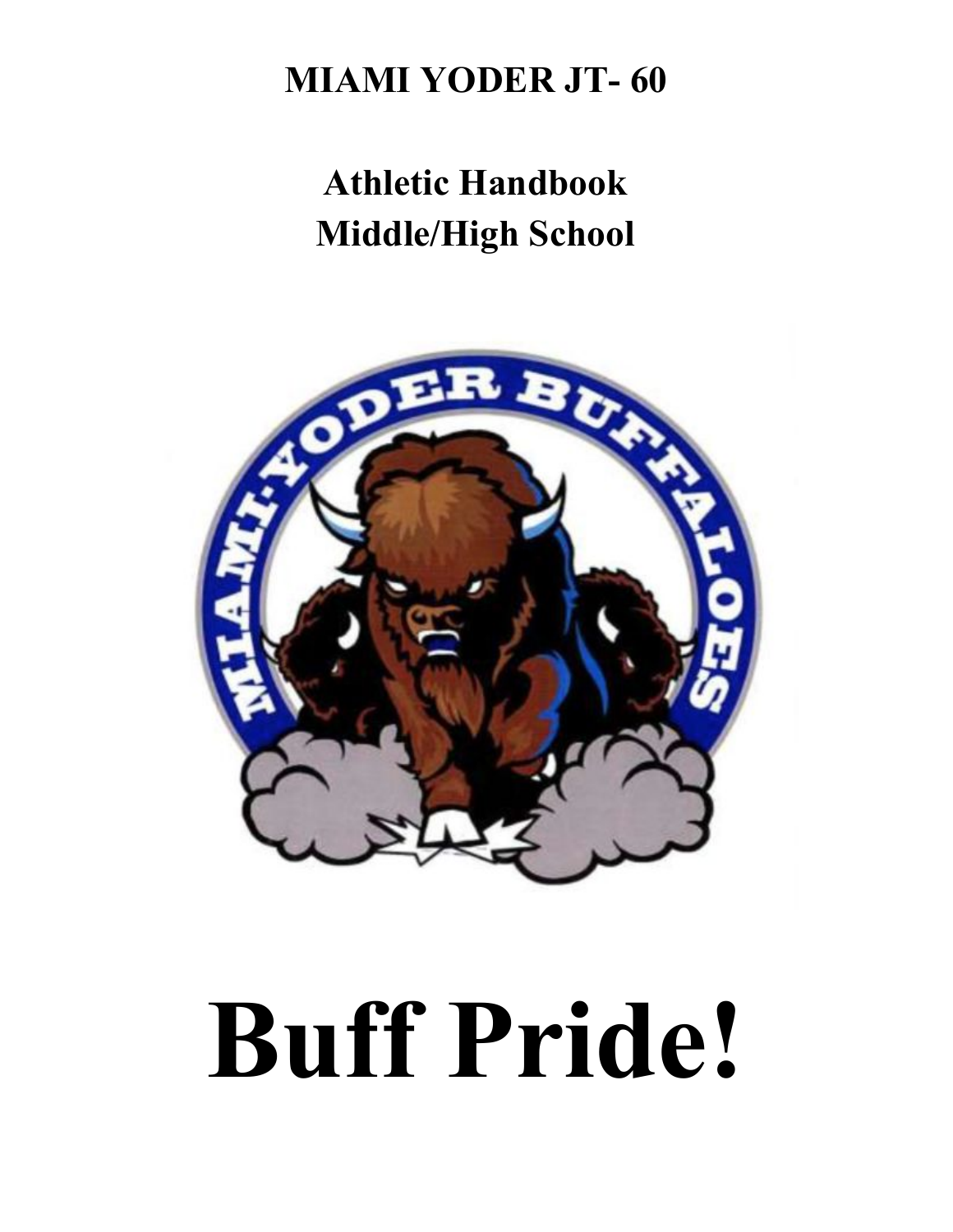# Table of Contents

[The Requirements of Participation:](#page-3-0) [Equity Code:](#page-3-1) **[Participation Requirements:](#page-3-2)** [Sports Season:](#page-3-3) [Conduct of an Athlete:](#page-4-0) **[Hazing or Initiation](#page-4-1)** [Sexual Harassment Policy](#page-4-2) [What Is Sexual Harassment?](#page-4-3) [Prohibited Conduct](#page-5-0) [Accident Reports](#page-5-1) [Classroom Attendance](#page-5-2) [Emergency Procedure Card](#page-5-3) **[Inclement Weather](#page-5-4) [Insurance](#page-6-0)** [Primary Insurance](#page-6-1) [District Medical Items](#page-6-2) [Medical Restrictions](#page-6-3) In-School Suspension (ISS) or Out-of-School (OSS) **[Practices](#page-7-1)** [Practice Location and Times](#page-7-2) [Formal Practice Da](#page-7-3)tes [CHSAA Formal Starting](#page-7-4) Times [Equipment and Uniforms](#page-7-5) [Sports Meetings](#page-8-0) [Coaches Rules](#page-8-1) [MY MS/HS Athletic Training](#page-8-2) Rules [Tobacco, Alcohol, and](#page-8-3) Drugs [Violation of the Training](#page-8-4) Rules [First Violation](#page-9-0) [Second violation](#page-9-1) [Repeated or flagrant](#page-9-2) violations [Ap](#page-9-3)peals **[Travel](#page-10-0)** [Travel to an Ac](#page-10-1)tivity **[Travel From Out of Town](#page-10-2) Activities** [Procedures to Release](#page-10-3) Students to a Parent [Pickup and Release Lo](#page-11-0)cations **[Eligibility](#page-11-1) [We](#page-11-2)ekly** [End of the Te](#page-11-3)rm **[Exception](#page-11-4)** [Pr](#page-11-5)obation **[Dropping or Transferring](#page-12-0) a Sport** [Athletic Awards Presentation](#page-12-1) [Good Standing](#page-12-2)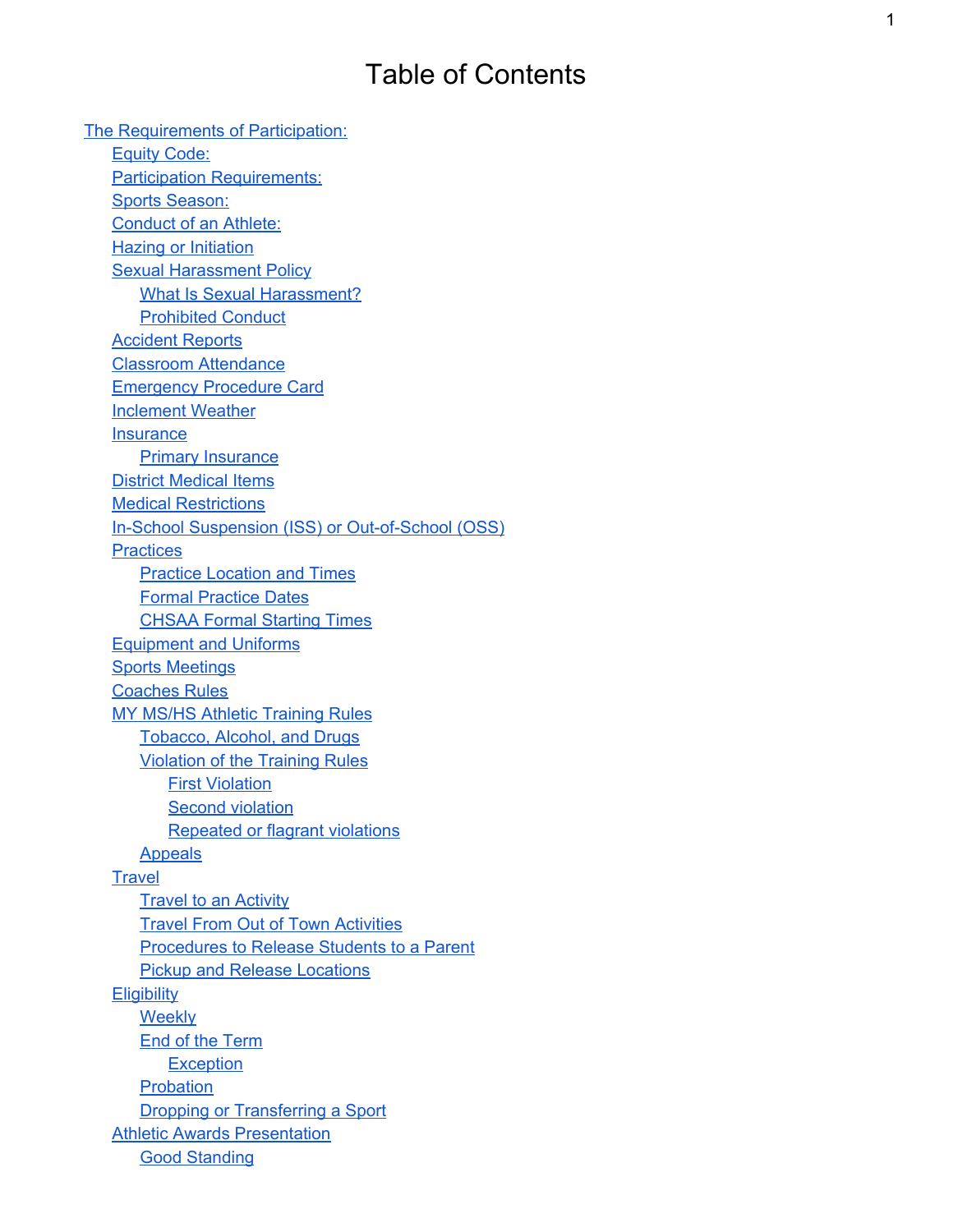[H.S. Varsity Letter Requireme](#page-12-3)nts **[Ge](#page-12-4)neral** [Specific Sp](#page-13-0)ort **[BASEBALL](#page-13-1) [BASKETBALL](#page-13-2) [CHEERLEADING](#page-13-3)** [FOOTBALL](#page-13-4) **[TRACK](#page-13-5)** [VOLLEYBALL](#page-13-6) **[WRESTLING](#page-13-7)** [MANAGERS AWA](#page-13-8) R D **[Award Ce](#page-13-9)rtification** [Varsity Aw](#page-13-10)ard **Sub-Varsity Award [Re](#page-13-12)sources**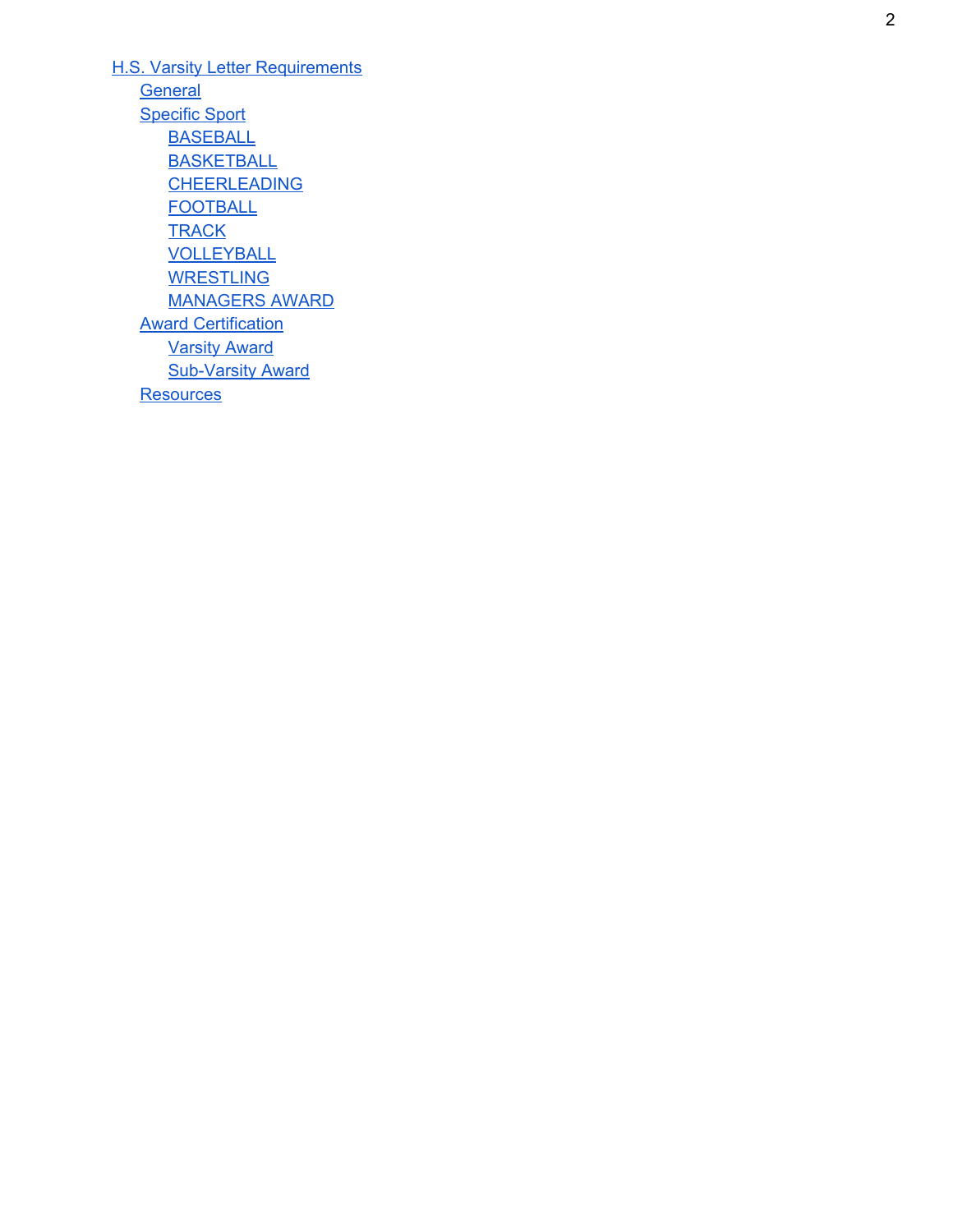The Miami-Yoder JT60 Middle/High School Athletic Handbook is presented to you because your child and/or children indicated an interest in participating in interscholastic athletics and you expressed your willingness to permit your child and/or children to compete. This handbook is provided to you and your child and/or children to ensure that you develop an understanding of the general objectives, rules, and regulations surrounding our athletic and activities programs.

Miami-Yoder Middle/Senior High School offers a well-rounded extracurricular program designed to meet the needs of most students. These student programs are essential to the total program of school and offer opportunities and values that the academic program alone does not offer. **All students are encouraged to participate in at least one activity.** (Ref: Board Policy [JIAC,](http://miamiyoder.com/wp-content/uploads/2014/07/JIAC.pdf) [JJ,](http://miamiyoder.com/wp-content/uploads/2014/07/JJ.pdf) [JJIB\)](http://miamiyoder.com/wp-content/uploads/2014/07/JJIB.pdf) **Participation in such activities is a privilege and not a right.** A student, electing to participate in athletics or activities, is voluntarily making a choice to do so. For this reason, we place tremendous emphasis on good training habits and self-discipline.

MiamiYoder Middle/Senior High School continues a rich tradition in athletics and activities. Your participation in our programs enhances the pride that our school and community possess in our young people. We stress **sportsmanship** and all the qualities it entails, regardless of whether we win or lose. If you have any questions or concerns, please first contact your child's coach; second the athletic director, or third the secondary principal.

# <span id="page-3-0"></span>The Requirements of Participation:

Miami Yoder High School is a member of the Colorado High School Activities Association (CHSAA). By-laws, rules and regulations have been established for participation in high school athletics by this organization.

# <span id="page-3-1"></span>Equity Code:

No person shall be subjected to discrimination in any program or activity on the basis of race, color, religion, sex, national origin, or handicapping condition. (Ref: [CHSAA Handbook](http://chsaanow.com/tools/bylaws/), Article 3)

# <span id="page-3-2"></span>Participation Requirements:

General requirements for participation of students are outlined in the CHSAA Handbook and CHSAA Sports Brochure, given to the high school student/parent at the beginning of the school year with our MY MS/HS Athletic Handbook (MY).

- 1. A physical examination is required **prior** to his/her participation in any form of exercise leading to such activity. (Ref: Board Policy JJID and [CHSAA Handbook\)](http://chsaanow.com/tools/bylaws/).
- 2. The parent/guardian and student must sign a warning statement. (Ref: CHSAA [Handbook,](http://chsaanow.com/tools/bylaws/)).
- 3. The student may purchase the Catastrophic Insurance. (Ref: Board Policy [JLA\)](http://miamiyoder.com/wp-content/uploads/2014/07/JLA.pdf).
- 4. An emergency procedure card is required to be completed. A copy will be maintained by the athletic director in secure files plus an additional copy will be maintained by the respective head coach at all times including practices, during travel, and all contests. (both sides of form) (Ref: Board Policy JJJ-R)
- 5. Student and parent/guardian must sign a statement that they have read the CHSAA [Handbook,](http://chsaanow.com/tools/bylaws/) [CHSAA](http://www2.chsaa.org/about/pdf/competitorsbrochure.pdf) [Sports Brochure](http://www2.chsaa.org/about/pdf/competitorsbrochure.pdf) and the MY MS/HS Athletic Handbook (Ref: Board Policy JJJ-R). Note: If at any time, CHSAA and MY handbooks and/or brochures contain one or more conflicts in policy/rules, the more restrictive policy/rule shall override the other(s).

# <span id="page-3-3"></span>Sports Season:

A sports season is defined as the official starting date, established by CHSAA for fall sports until the final championship tournament in the spring.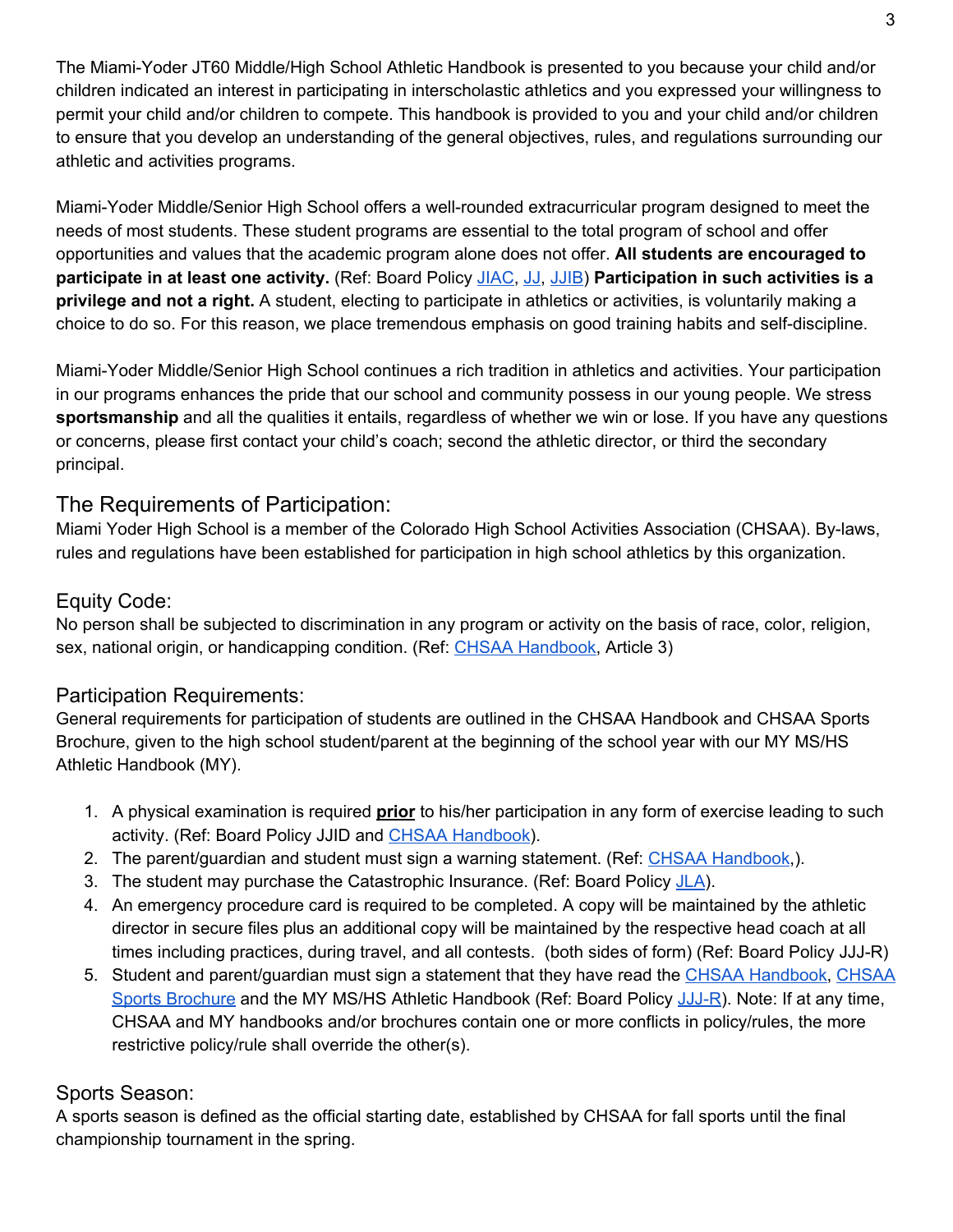# <span id="page-4-0"></span>Conduct of an Athlete:

The conduct of an athlete is closely observed in our community and others. Your behavior will remain above reproach in all aspects of interscholastic athletics and at all times. A penalization of a team or individual occurs when conduct discredits or violates the rules of our school and its policies.

**If a student elects to become an athlete, they are subject to all rules including but not limited to the training rules of the district, for the entire CHSAA sports' season.** (Ref: Board Policy [JBB,](http://miamiyoder.com/wp-content/uploads/2014/07/JBB.pdf) [JBBR](http://miamiyoder.com/wp-content/uploads/2014/07/JBB_R.pdf), [JIC,](http://miamiyoder.com/wp-content/uploads/2014/07/JIC.pdf) [JICDA,](http://miamiyoder.com/wp-content/uploads/2014/07/JICDA.pdf) [JICF,](http://miamiyoder.com/wp-content/uploads/2014/07/JICF.pdf) [JICFR,](http://miamiyoder.com/wp-content/uploads/2014/07/JICF_R.pdf) [JICG,](http://miamiyoder.com/wp-content/uploads/2014/07/JICG.pdf) [JICH,](http://miamiyoder.com/wp-content/uploads/2014/07/JICH.pdf) [JICHR,](http://miamiyoder.com/wp-content/uploads/2014/07/JICH_R.pdf) [JICI,](http://miamiyoder.com/wp-content/uploads/2014/07/JICI.pdf) [JJICR,](http://miamiyoder.com/wp-content/uploads/2014/07/JJIC_R.pdf) [JJIER,](http://miamiyoder.com/wp-content/uploads/2014/07/JJIE_R.pdf) [JK](http://miamiyoder.com/wp-content/uploads/2014/07/JK.pdf)).

# <span id="page-4-1"></span>Hazing or Initiation

Hazing and/or Initiation in any school related activities by one or more athletes toward another and/or others are direct violations of MY School District policies for students. (Ref: Board Policy [JBB,](http://miamiyoder.com/wp-content/uploads/2014/07/JBB.pdf) JBB-R, [JIC,](http://miamiyoder.com/wp-content/uploads/2014/07/JIC.pdf) [JICDA,](http://miamiyoder.com/wp-content/uploads/2014/07/JICDA.pdf) [JK\)](http://miamiyoder.com/wp-content/uploads/2014/07/JK.pdf). Student or students found to be involved in such activities, and each student's parent(s) will meet with a MY Athletic Review Board consisting of a school administrator appointed by the MY Superintendent of Schools, a non-coaching teacher, a coach not participating in that specific sport, the MY Guidance Counselor and the athletic director. The MY Athletic Review Board at its sole discretion may impose penalties of suspension or removal from teams and/or may refer disciplinary action to MY Administration, which may result in suspension or expulsion from school.

# <span id="page-4-2"></span>Sexual Harassment Policy

Inappropriate sexual conduct will not be tolerated and may constitute sexual harassment. MYSD does not condone or tolerate any form of sexual harassment involving employees or students. The school system is committed to the creation and maintenance of a learning and work environment in which all persons who participate in school programs and activities can do so in an atmosphere free from all forms of sexual harassment.

MYSD will take appropriate action to prevent and correct behavior that violates this policy. If necessary, the school system will also take disciplinary action against any student who violates the policy. Disciplinary actions for students who violate the policy include a conference, suspension and/or expulsion, depending on the circumstances and severity of the offense.

Sexual harassment committed by students of either sex against students or staff of the opposite or same sex constitutes inappropriate behavior and is subject to disciplinary action under the Board of Education discipline policies. The policy also recognizes that employees and students have a right to be free from sexual harassment by others such as contractors, vendors and volunteers. It is the responsibility of every supervisor and principal to recognize acts of sexual harassment and take necessary action to ensure that such instances are addressed swiftly, fairly and effectively. The school system prohibits retaliation against an individual who reports an incident or cooperates with an investigation of a reported incident.

#### <span id="page-4-3"></span>*What Is Sexual Harassment?*

Sexual harassment is defined as unwelcome sexual advances, requests for sexual favors, and/or other inappropriate verbal, written, or physical conduct of a sexual nature that takes place under any of the following circumstances:

● When submission to such conduct is made, explicitly or implicitly, a term or condition of employment, instruction, or participation in other school activities;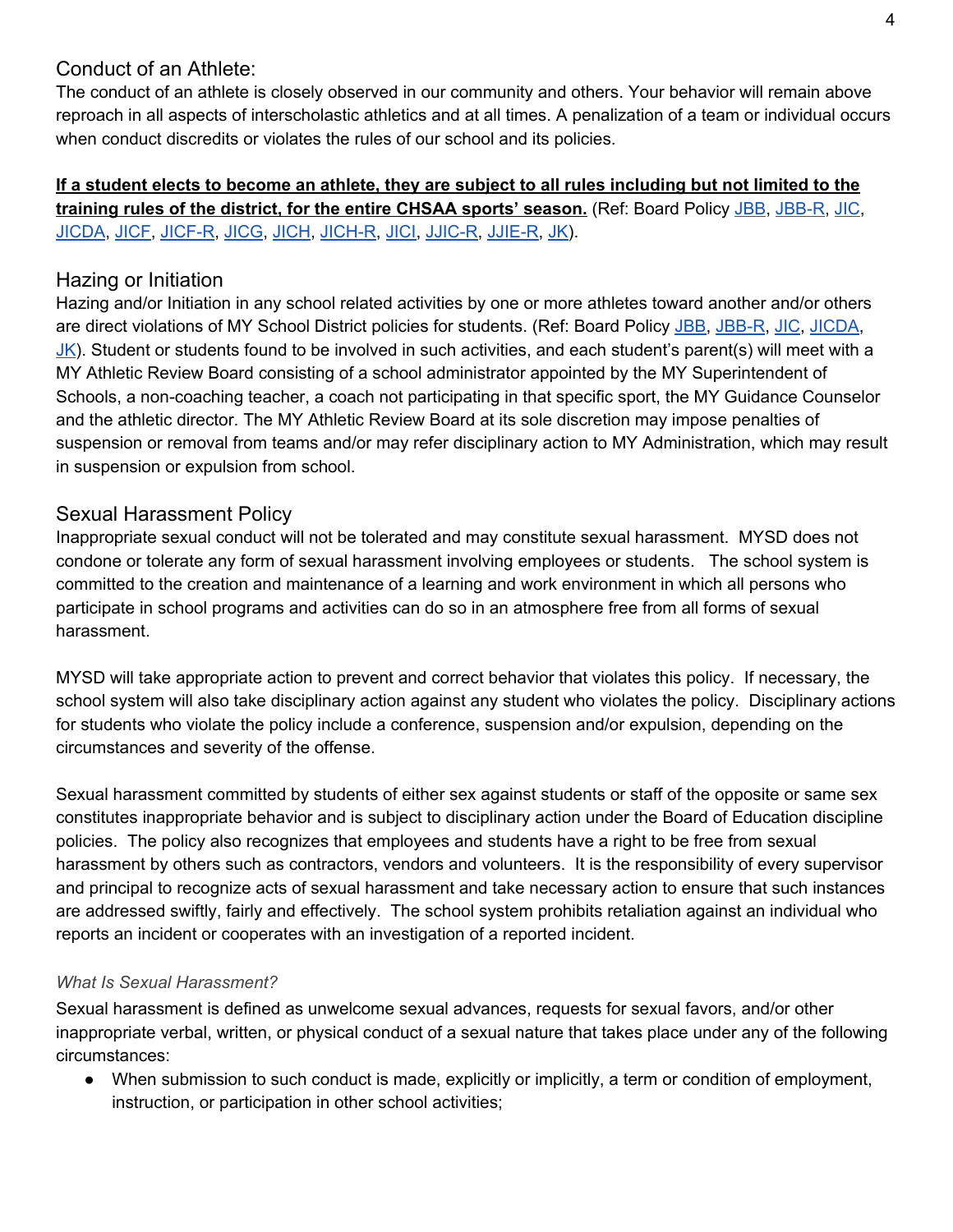- When submission to or rejection of such conduct by an individual is used by the offender as the basis for making personnel or academic decisions affecting the individual subjected to sexual harassment; and/or
- When such conduct has the effect of unreasonably interfering with the individual's work and/or academic performance; or creating an intimidating, hostile, or offensive work or learning environment.

# <span id="page-5-0"></span>*Prohibited Conduct*

Prohibited conduct may include, but is not limited to, unwelcome behavior of a sexual nature. For example:

- Grabbing, touching or patting
- Sexual propositions
- Sexually offensive pictures, magazines, notes, calendars, cartoons or jokes.
- Unwanted flirtations or advances
- Verbal abuse
- Repeated pressure or requests for sexual activities
- Rewards for granting sexual favors or the withholding of rewards for refusing to grant sexual favors
- Graphic comments about an individual's body or dress
- Sexually degrading names

Such conduct may also constitute sexual harassment. In determining whether prohibited conduct constitutes sexual harassment, consideration will be given to the totality of the circumstances, including the context in which the conduct occurred.

# <span id="page-5-1"></span>Accident Reports

Any student, injured at a practice or scheduled event, shall have an accident report completed by the coach in charge. The accident report will be placed in the student's school file and a copy will be made available to the student's parent upon request. (Ref: Board Policy [EBBB\)](http://miamiyoder.com/wp-content/uploads/2014/07/EBBB.pdf). Students have an obligation to report all injuries to the coaching staff, regardless of how minor they perceive the injury to be or the impact that the injury will have on future play.

# <span id="page-5-2"></span>Classroom Attendance

A student must be in attendance the entire day in which he/she is enrolled to be eligible for activities that afternoon or evening. A student must be in attendance for the entire day on Friday to be eligible to participate on Saturday and Monday, if school is not held on Monday. Verified absences related to doctor's appointments (**in writing**), documented family emergencies, (**when the principal is notified**) , or school sponsored activity which creates an absence for the student will be exempted in most cases.

# <span id="page-5-3"></span>Emergency Procedure Card

An Emergency Procedure Card is required before a student can participate in practice or competition. Our Emergency Procedure Card includes procedures you wish the Miami-Yoder JT60 School District to take if an accident should occur. The backside of the card includes a permission statement to take a student to a doctor or hospital, if, in the judgment of the coach, the injury warrants immediate medical attention. This card would be used during the absence of parent/guardian at contests or practices. (Ref: Board Policy [JLCE\)](http://miamiyoder.com/wp-content/uploads/2014/07/JLCE.pdf).

# <span id="page-5-4"></span>Inclement Weather

- 1. The decision regarding the closing of school rests with the MY Superintendent of Schools.
- 2. When it is necessary to close school because of inclement weather, while the athlete is attending school, school activities will cease, including contests or practices.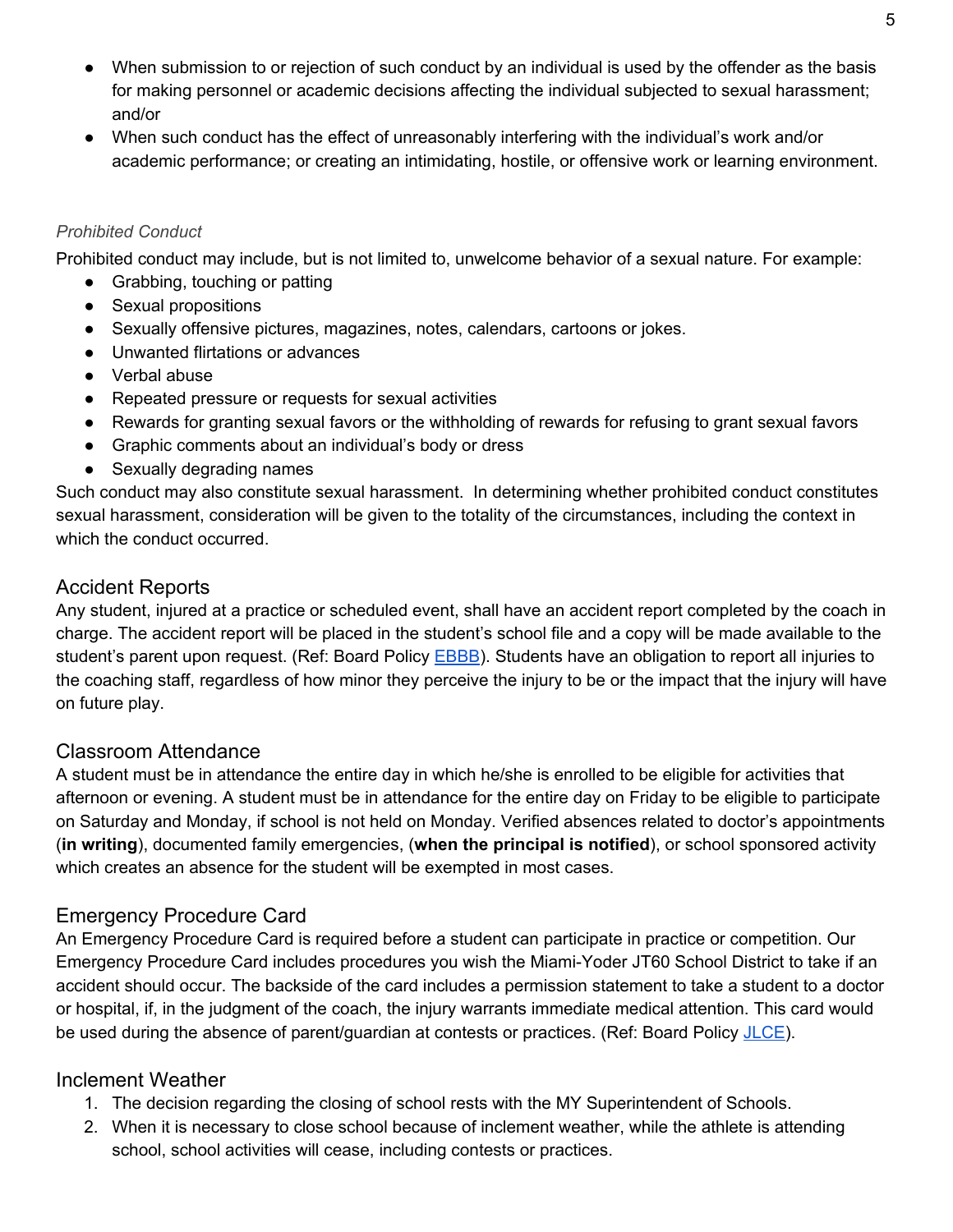- 3. When the MY Superintendent closes school in the morning before school is scheduled to open scheduled activities are not automatically canceled. Coaches will wait until the afternoon and then call the athletic director to see if it is possible to hold the event or if it is necessary to reschedule.
- 4. Determination to hold scheduled contests either at home or away will be made by the athletic director after consultation with the MY Bus Supervisor, the administration of both participating schools, road condition reports, and the weather bureau. Canceled contests will be announced over local radio and television stations and telephonically reported to athletes.
- 5. Colorado weather is extremely difficult to predict, thus each situation must be assessed independently.

# <span id="page-6-0"></span>**Insurance**

# *Catastrophic Insurance*

Parent of each student, prior to the beginning of the season, is available to purchase the catastrophic insurance policy for the athlete. This SECONDARY insurance program is not to be confused with primary insurance policies. **This catastrophic insurance program may be waived and may be purchased prior to attending any practices or camps**.

# <span id="page-6-1"></span>*Primary Insurance*

The MY School District makes available, at the beginning of the year, a twenty-four hour, seven days a week, insurance policy. This policy covers the named student at all extra-curricular activities. Football insurance cost is higher than the general policy. You should consult your insurance carrier as to the type of coverage you have on your child while participating in extracurricular activities. Parents are encouraged to purchase or have an insurance plan that covers your child while at school and at extracurricular activities.

**A parent/guardian must sign a waiver if they have sufficient insurance and do not elect to purchase the insurance program made available by the MY School District. The parent or guardian must show proof of their individual insurance program and a valid copy must be on file with the athletic office prior to the first practice or camp.** [Ref: Board Policy [JLA\]](http://miamiyoder.com/wp-content/uploads/2014/07/JLA.pdf).

# <span id="page-6-2"></span>District Medical Items

Each responsible coach shall handle a very limited selection of medical equipment/supplies such as wraps and items used to reduce swelling only. The athletic department, including but not limited to the responsible coach, **will not dispense drugs or prescribed medicines to students**, including but not limited to aspirin or other over-the-counter drugs. [Ref: Board Policy [JLCD,](http://miamiyoder.com/wp-content/uploads/2014/07/JLCD.pdf) JLCD-R]

# <span id="page-6-3"></span>Medical Restrictions

If a doctor has placed your child and/or children on restriction for physical education, any sport activity or athletics, the athlete(s) will not return to practice or competition until the doctor, **in a written statement received by the athletic director**, removes the child and/or children from restriction and states each may return to full participation in any and all physical education activities, any and all sport activities, or athletics.

*NOTE:* STUDENTS SUSPECTED BY COACHES, OFFICIALS, OR EMERGENCY MEDICAL PERSONNEL OF HAVING SUFFERED HEAD TRAUMA MAY NOT RETURN TO PLAY OF ANY FORM WITHOUT THE EXPRESSED WRITTEN CONSENT OF A PROFESSIONAL HEALTH CARE PROVIDER; I.E. MEDICAL DOCTOR OR PHYSICIAN'S ASSISTANT. [Ref: CHSAA Handbook]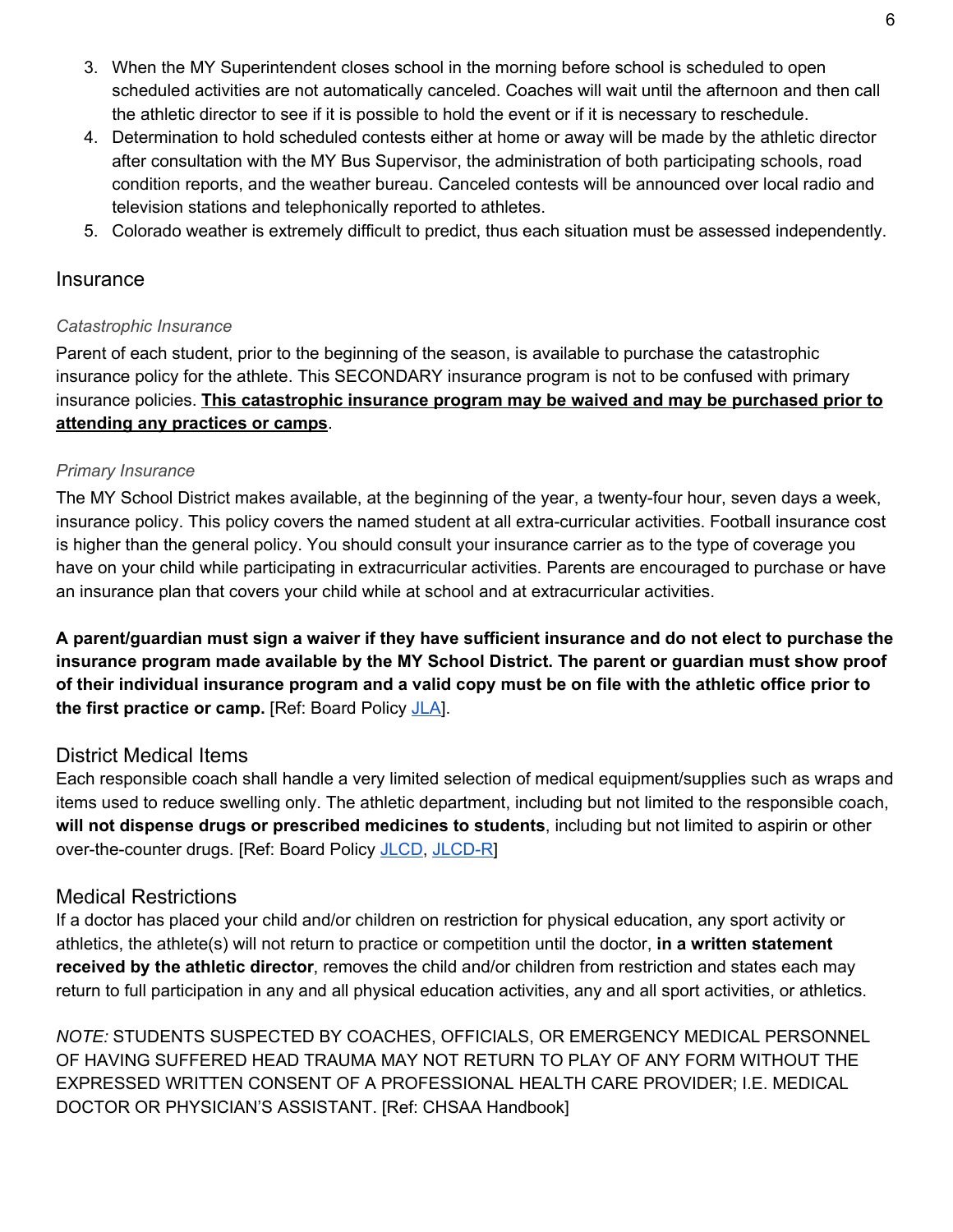# <span id="page-7-0"></span>In-School Suspension (ISS) or Out-of-School (OSS)

Undesirable behavior, including but not limited to poor sportsmanship by students any time while at school or during an activity such as a sporting activity on or off MY campus may cause the student to receive a suspension. A student receiving disciplinary action involving a suspension will be ineligible to practice, participate in or attend any school activity including a sporting event while suspended. A student who receives disciplinary action which involves one or more days of suspension either through **ISS or OSS** may not resume participation in athletic practice or sporting event until said student has completed one normally scheduled full school day. The suspension agent shall be the MY MS/HS Principal or designee. [Ref: Board Policy JJIC-R, [JK,](http://miamiyoder.com/wp-content/uploads/2014/07/JK.pdf) [JKD/JKE,](http://miamiyoder.com/wp-content/uploads/2014/07/JKD_JKE.pdf) JKD/JKE-R, [JKF,](http://miamiyoder.com/wp-content/uploads/2014/07/JKF.pdf) JKF-R]

# <span id="page-7-1"></span>**Practices**

Each responsible coach establishes the practice schedule and individual rules concerning said sport. [Ref: Board Policy JJIC-R]. Those items, approved by the athletic director and MY MS/HS Principal, will be presented to each potential athlete and parents within 14 days of the first scheduled practice or sporting camp. No athlete will be disciplined by a coach for missing practice or competition while representing another organization of the Miami-Yoder School District.

# <span id="page-7-2"></span>*PRACTICE LOCATION AND TIMES*

High school teams, specifically basketball, will rotate practices daily in the north or south gym as designed by the athletic director.

# <span id="page-7-3"></span>*FORMAL PRACTICE DATES*

No sport will conduct formal workouts or `coach' supervised practices outside the sport season during the school year. Sports practices for the next sports season will not begin until the conclusion of the current athletic program. No football player or volleyball player may practice with the basketball team until said season is concluded. No basketball player may participate in baseball or track until said season is concluded. Students who are not out for the current sports season may begin supervised weight, skills and conditioning training with the assistance of an authorized coach. [Ref. Board Policy JJIB-R]

# <span id="page-7-4"></span>*CHSAA FORMAL STARTING TIMES*

*(Reference:* [CHSAA Handbook](http://chsaanow.com/tools/bylaws/) *Visit <http://chsaanow.com/tools/calendars/> 201617)* Fall Sports: August 15th Winter Sports: November 11th Spring Sports: February 27th

# <span id="page-7-5"></span>Equipment and Uniforms

Sports equipment issued to the athlete becomes the sole responsibility of that athlete and parent/guardian until returned to the responsible coach for said sport. This responsibility includes care, cleaning, and security of the equipment and clothing. Additionally, **athletes will not modify equipment/uniforms without permission of the athletic director.** Safety of items stored in lockers and locker room is the express responsibility of athletes, not the coaches or Miami-Yoder School District or its personnel. School locks will be provided.

The loss of the uniform or equipment including locks, assigned to the care of each athlete, is the **Athlete's and Parent/Guardian's Sole Financial Obligation**. Financial restitution by the athlete/parent will be based on the fair market replacement value of the lost equipment. Payment must be received within 15 days from the postmark date of written notification by the responsible coach to the parent, sent via first class and register return receipt US Mail. Should payment not be received as required or prior to the next competitive sporting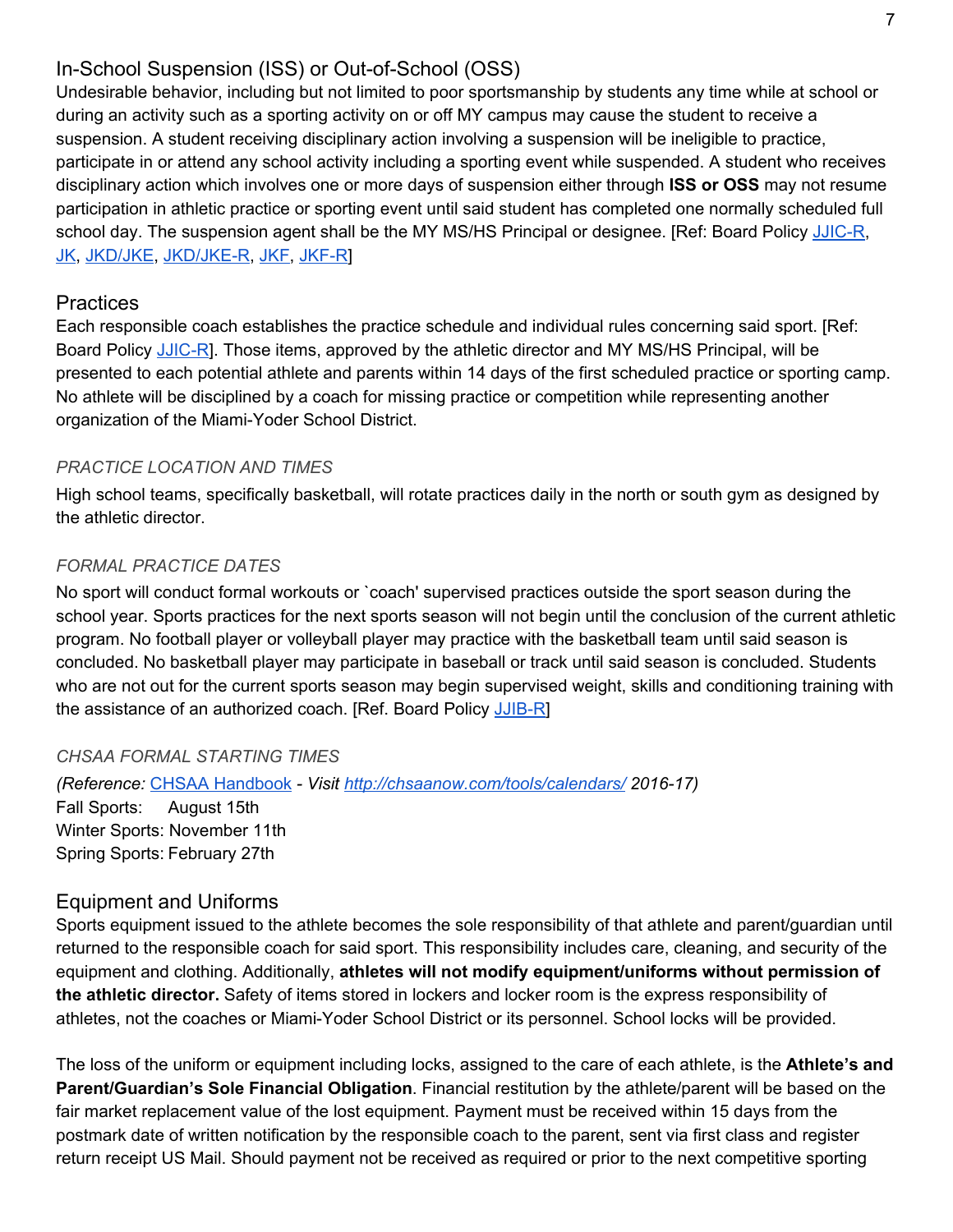event, further action may be taken including but not limited to replacement items not being issued, equipment for other sports not being issued and participation being denied in current sport as well as any and all other sports until financial responsibilities are paid in full.

RESPONSIBLE COACHES ARE NOT AUTHORIZED OR PERMITTED AT ANY TIME TO SELL ANY AND ALL UNIFORM ITEMS, INCLUDING BUT NOT LIMITED TO SHOES, WARM-UPS, OR ARTICLES OF CLOTHING/UNIFORMS.

# <span id="page-8-0"></span>Sports Meetings

Each head coach will schedule a meeting with all potential athletes and parents/guardians to outline the goals, objectives, schedule and individual rules that apply to that sport. This meeting should be conducted within 14 days of the first scheduled practice or camp and coordinated with the athletic director and MS/HS Principal.

# <span id="page-8-1"></span>Coaches Rules

Beyond the policy, rules and regulations presented or referenced within this document, each responsible coach will develop his/her disciplinary requirements or code for the specific sport. This code may complement or be in addition to the MY School District Athletic Handbook. At a minimum, each responsible coach will have a policy addressing practice time schedules, athlete participation in practice and games, conduct/behavior and collaborative effort between the MYMS and MYHS specific sport. This policy may also include practice procedures, curfew, team selection criteria, dress for all games, and other items unique to their specific sport. A copy of the individual sporting code shall be given to each player by the responsible head coach and a copy will be kept on file in the Athletic Director's office. [Ref. Board Policy JJIE-R, JJIC-R)

# <span id="page-8-2"></span>MY MS/HS Athletic Training Rules

Training rules will be in effect for all athletes from the beginning of the CHSAA Sport Season in August until all sports activities in the spring cease.

# <span id="page-8-3"></span>*TOBACCO, ALCOHOL, AND DRUGS*

- (Ref: Board Policy JICDA, JICH, JICH-R, JJIE-R)
- USE AND/OR POSSESSION OF ALCOHOL, TOBACCO AND/OR ANY OTHER MOOD-ALTERING DRUGS SHALL BE PROHIBITED BY ANY ATHLETE PARTICIPATING IN ATHLETICS/ACTIVITIES FOR MIAMI- YODER MIDDLE/HIGH SCHOOL.

# <span id="page-8-4"></span>*VIOLATION OF THE TRAINING RULES*

- A student will be in violation of the training rules if:
- They are arrested or ticketed for possession, use, or distribution
- They have an adult or faculty member witness against them violating the rules
- The individual confesses to a violation of one or more of the training rules

Student athletes may not use any tobacco substance, alcohol or drugs except medically documented prescriptions during the period extending from the official beginning of fall athletics to the ending of spring athletics as determined by the Colorado High School Activities Association (CHSAA).

For the purpose of this policy, the definition of drugs (controlled substances) shall include but not be limited to narcotic drugs, hallucinogenic or mind-altering drugs or substances, amphetamines, barbiturates, stimulants, depressants, marijuana, anabolic steroids, any other controlled substances as defined in federal or state law, or any prescription or nonprescription drug, medicine, vitamin, or other chemical substances not taken in accordance with the Board policy and regulations on administering medicines to students.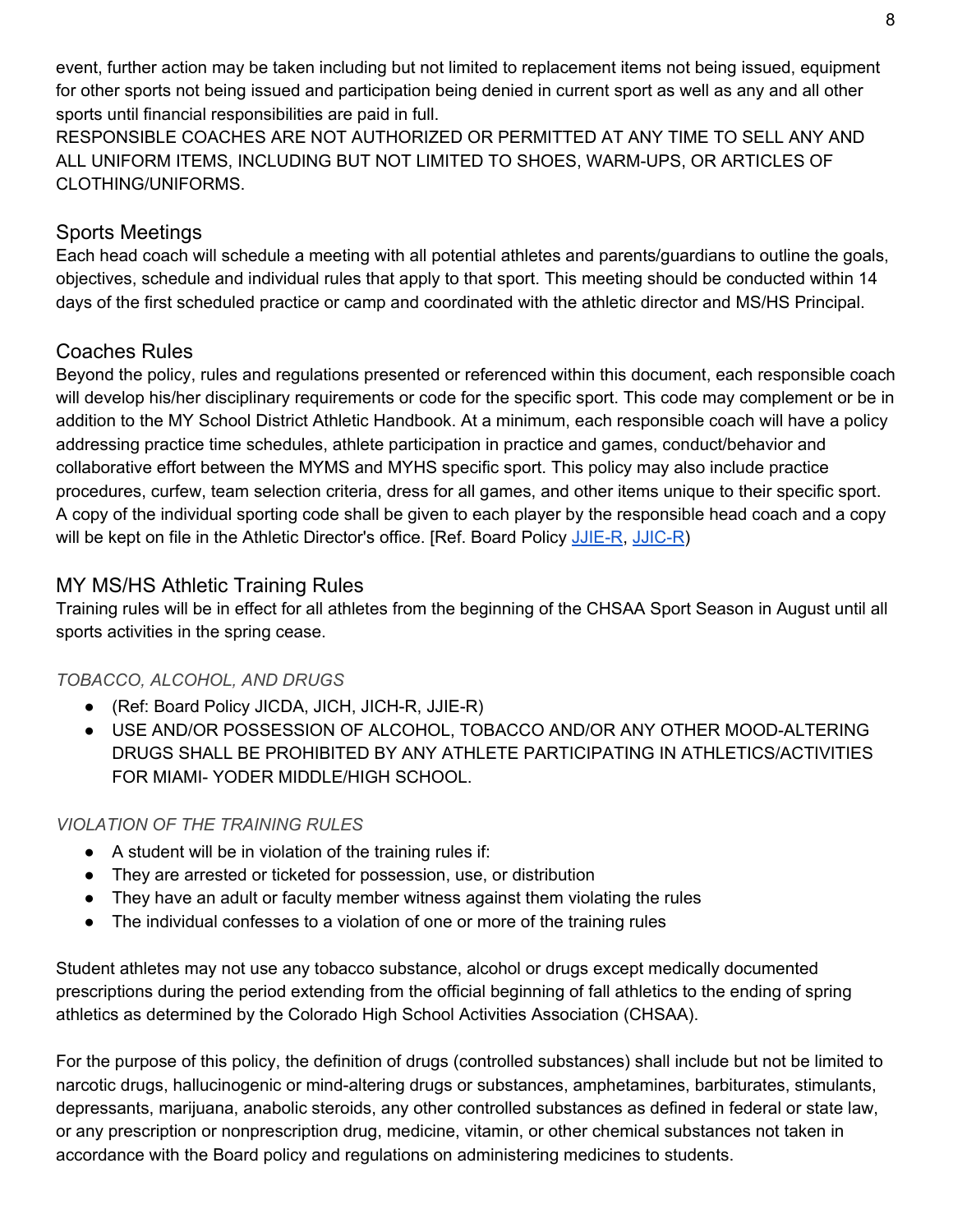In the event an athlete fails to comply with these standards, it will be interpreted by MY Athletic Department and administration as an indication that the athlete does not have sufficient desire to participate in the interscholastic program. Therefore, the athlete will be denied the privilege of participating until such time as set forth in the following statements:

#### <span id="page-9-0"></span>**First Violation**

The student athlete will be suspended from 50 percent of the season in which the athlete is participating at the time of the violation. If the student participates in the drug/alcohol rehabilitation program, recommended by the district (at student expense), the length of suspension will be reduced to 20% of the season in which the athlete is participating. Participation in the rehabilitation program will be the sole financial responsibility of the student and his parent/guardian. Rehabilitation must begin before the 20% rule will go into effect. School administrators will determine when the student again becomes eligible to participate.

If the violation occurs after 50% of a given sport's season has been completed, the suspension will be extended into the next sport's season in which the athlete plans to participate. If the violation occurs immediately before the last game of a season, the suspension will apply to the student's next sports season.

#### *Examples:*

A violation occurs prior to the third game of the football season. The football season has nine varsity games. The athlete will be ineligible for five games (50 percent of the season). That student will miss games three, four, five, six and seven. The athlete may return to eligibility for both the eighth and ninth games, if he attends practices or remains a member in good standing from the time of the violation until he again becomes eligible. If the student participates in the rehabilitation program he will be suspended for only two games (20% of the season).

A violation occurs during the eighth game of the football season. The student will be suspended for the final game. If the team is in the playoffs, the suspension shall continue, up to five games. If the season ends, the suspension will continue into the next season the player requests to participate, including the next football season. If the season is basketball, the student would lose participation 40% of that season or up to 8 games.

#### <span id="page-9-1"></span>**Second violation**

If a second violation occurs within one year of the first violation, the student athlete will be suspended from the interscholastic program for one year from the date of the suspension.

#### <span id="page-9-2"></span>**Repeated or flagrant violations**

The student athlete will be suspended from interscholastic athletics for the remainder of the athlete's high school eligibility period.

**Any student whose season ends while that player is on suspension shall forfeit all post season honors and awards, including letters, AllConference, AllState, or AllStar selections.**

#### <span id="page-9-3"></span>*APPEALS*

A student may appeal his/her suspension in accordance with regulations which apply to all eligibility standards and training rules.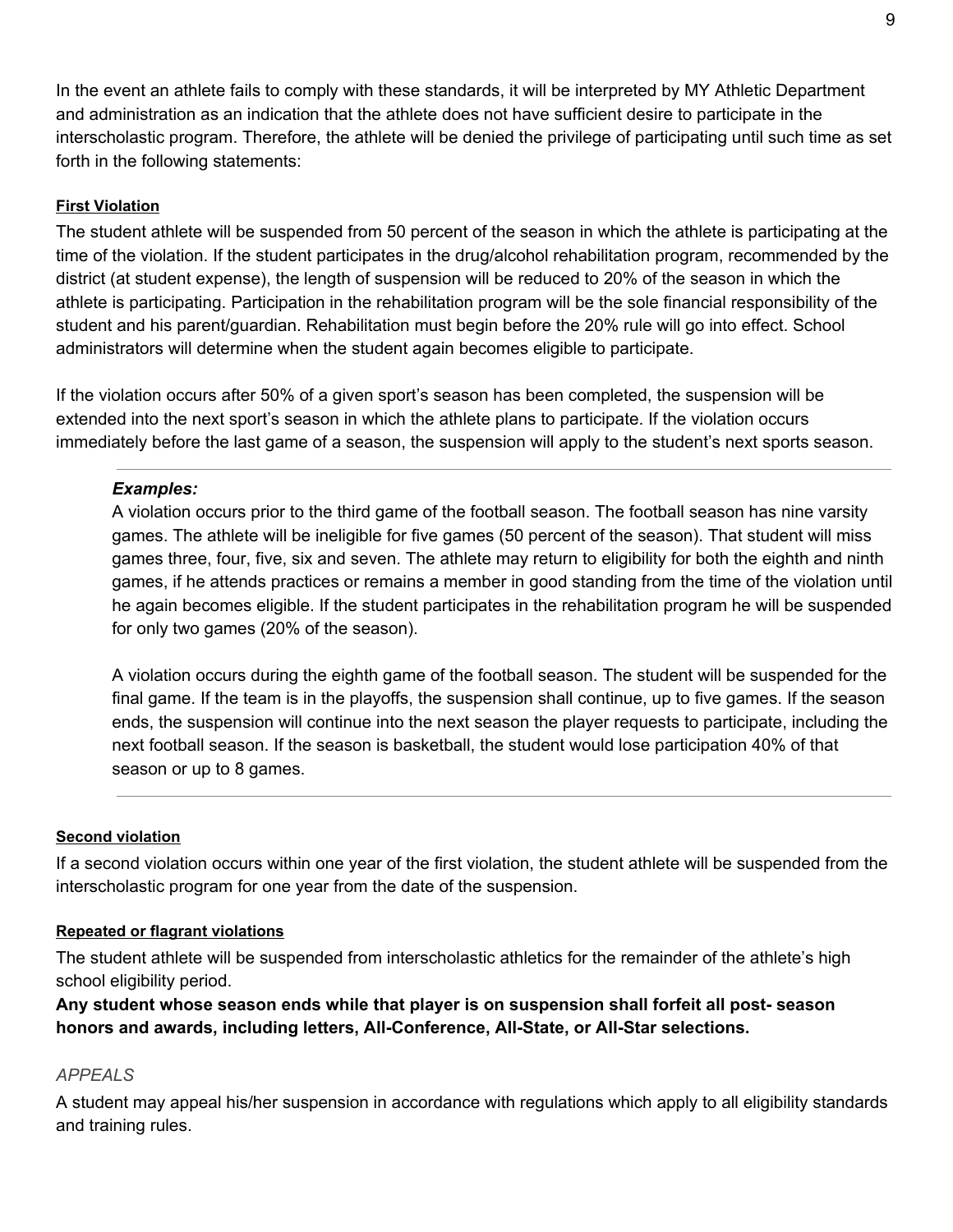The student athlete may appeal the decision for violation of the Tobacco, Alcohol, and Drug training rules or other disciplinary actions to the MY Athletic Review Board consisting of a school administrator appointed by the MY Superintendent of Schools, a noncoaching teacher, a coach not participating in that specific sport, the MY Guidance Counselor and the athletic director.

# **The appeals process is as follows:**

- A written appeal must be presented to the athletic director or the MY
- MS/HS Principal within (5) days of the initial ruling of the violation.
- All parties (students and the athletic committee) shall have the privilege of representation. The student's desire for legal representation shall be made in the written appeal statement and **at the athlete's and parent/guardian's own expense, not at the expense of the MY School District**.
- Upon hearing from all parties involved, the MY Athletic Review Board will report to the athlete's parent/guardian and the MY Superintendent of Schools within five (5) business days, excluding weekends, from the date of the hearing. A written decision from the MY Athletic Review Board, postmarked five (5) days from the hearing date excluding weekends, shall also be sent to parent/guardian via first class and registered return receipt US Mail. The decision will be binding to all parties. (Ref: Board Policy JK-R, [KE\)](http://miamiyoder.com/wp-content/uploads/2014/07/KE.pdf)

# <span id="page-10-1"></span><span id="page-10-0"></span>**Travel**

# *TRAVEL TO AN ACTIVITY*

Each athlete must travel to out-of town athletic contests in transportation provided by the MY School District. Athletes will remain with team members and under the supervision of the responsible coaches while attending away contest. **NOTE**: No student will be allowed to be transported or to drive their own vehicles to an athletic event in which they will participate, without the expressed written consent of the MY Superintendent of Schools.

# <span id="page-10-2"></span>*TRAVEL FROM OUT OF TOWN ACTIVITIES*

The responsible coach will accept a release from the athlete's parent/guardian if the parent/guardian makes a last minute decision to take the athlete with them after the end of the sporting contest. Note: No athlete will be released to travel with anyone, other than the athlete's parent/guardian.

# <span id="page-10-3"></span>*PROCEDURES TO RELEASE STUDENTS TO A PARENT*

With advanced approved documentation, athletes may be released to the athlete's parent/guardian at an out of town contest. This action is highly discouraged as it does not foster team spirit and teamwork. **MY Athletic Department realizes that sometimes it becomes necessary to take a student from an out of town activity.**

After completion of the contests and when all MY team members are ready to board MY transportation, the athlete's parent/guardian will contact the responsible coach and advise such they are ready to leave with the athlete. Prior to exiting, parent/guardian will sign a sheet, maintained by the responsible coach on behalf of transportation department and MY School District, informing and holding MY School District and MY employees harmless for any and all injuries occurring after leaving the activity/athletic event. [Ref: Board Policy [EEAFA,](http://miamiyoder.com/wp-content/uploads/2014/07/EEAFA.pdf) [JJH,](http://miamiyoder.com/wp-content/uploads/2014/07/JJH.pdf) JJH-R]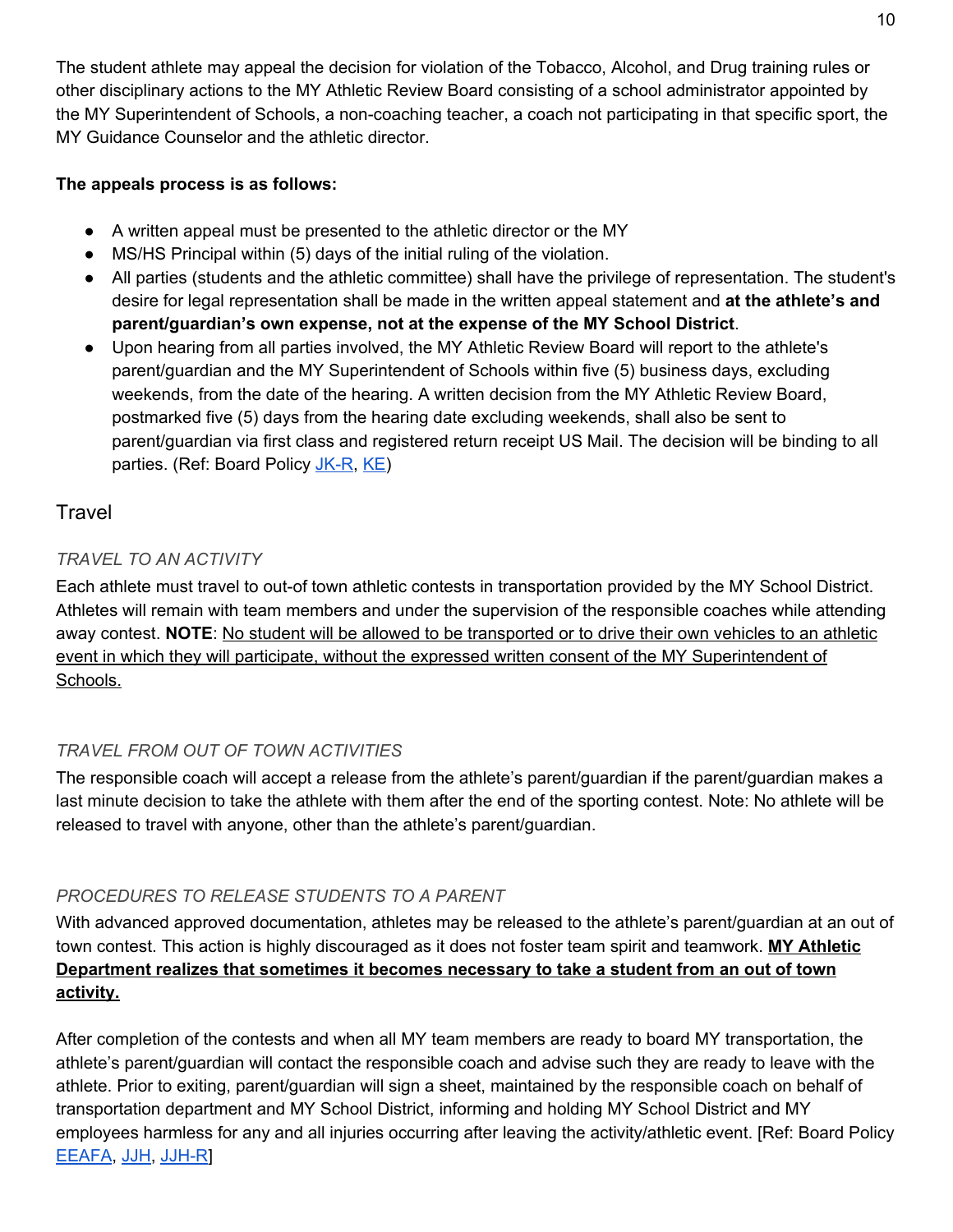# <span id="page-11-0"></span>*PICKUP AND RELEASE LOCATIONS*

Whenever possible, students will be returned to MY MS/HS unless the parent/guardian makes an arrangement with the responsible coach 24 hours in advance for pickup or released at an arranged location on Highway 94. Preferred stops are Fuel B's Convenience Store in Ellicott and at the Yoder Post Office.

# <span id="page-11-2"></span><span id="page-11-1"></span>**Eligibility**

# *WEEKLY*

Eligibility is a requirement of the CHSAA, The Black Forest League and MY

MS/HS. MY MS/HS rules further state that a student, who received an "F" and/or two "Ds" any time during a grading period, will be ineligible for the following week's activities. Eligibility grades are submitted to the athletic director on Friday afternoon for the following week's ineligible list. Citizenship (e.g. classroom behavior, etc.,) can be a determining factor of eligibility in a class as well. The MS/HS Principal will make this decision. A special education student's eligibility may be determined by their IEP [Individual Education Program] and their effort in class. [Ref: Board Policy JJJ-R, Student Handbook]. Every effort will be made to provide a written notice to the student and parent when ineligibility occurs. Note: If an athlete appears on the ineligible list for two consecutive weeks, athlete will be removed from sport for the remainder of the sport's season. Student may appeal through the MY Athletic Review Board.

# <span id="page-11-3"></span>*END OF THE TERM*

If a student receives an "F" and/or two "D's" combination at the end of a term, they will be ineligible until they reach dates established by the CHSAA calendar.

# <span id="page-11-4"></span>**Exception**

CHSAA allows high school students, during the summer months, to take summer school courses to eliminate ineligible grades and become eligible for participation in athletics and activities for fall sports. Students must take courses in the same area and content that they failed. Summer school courses must be approved in writing by MS/HS Principal in advance of taking the course and will remain the financial obligation of the athlete and parent/guardian. MY School District will not provide financial support for summer school. Example: A student who failed US History- must take and pass US History in summer.

# <span id="page-11-5"></span>*PROBATION*

Students who receive an "F" or two "D s" may request academic probation under the following conditions.

- 1. If at the end of the semester or term they have a grade point average of 2.0 or higher
- 2. The student must write a letter to the MY Athletic Director requesting probation. The student must state the reasons they believe their eligibility status should be changed.
- 3. The MY Athletic Director will consider the request, and bring the request to the attention of the MY Principal. The MY Athletic Director may or may not recommend probationary status be granted.
- 4. The MY Principal will consider the request, and bring the request to the attention of the MY Superintendent of Schools. The MY Principal may or may not recommend probationary status be granted.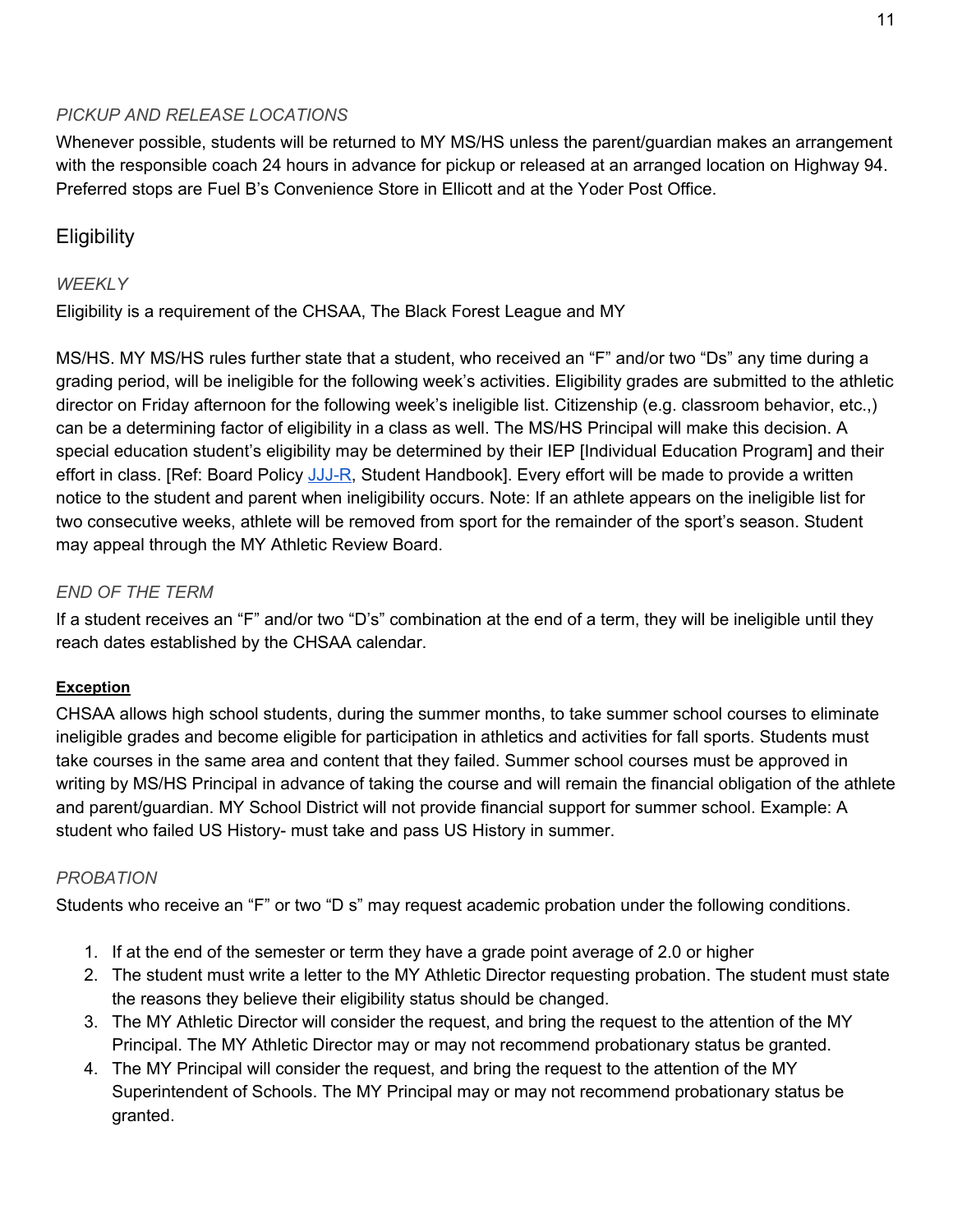5. The MY Superintendent of Schools will bring the recommendation for probationary status to the Board of Education. **The parents and the student must attend the board meeting in which the request for academic probation will be considered**.

# <span id="page-12-0"></span>*DROPPING OR TRANSFERRING A SPORT*

**Quitting is an intolerable habit to acquire.** A student may lose the privilege of participating in athletics. A student may transfer from one sport to another in the same season within one week of practice, at the beginning of the respective season; however, this is highly discouraged. The responsible coaches, parent/guardian, and the athletic director must approve dropping and/or transferring from one sport to another. CHSAA requires five (5) days of practice for each sport (excluding football, which is nine (9) days) prior to participation in competition.

To quit a sport, the student athlete must make an appointment with the athletic director or principal. The athlete must meet with his/her head coach, parent or guardian, and an athletic administrator (AD or Principal) and state the reasons for quitting the sport. Failure to follow this process will result in the student losing the right to participate in the next sport's season of interest.

If the athlete is participating in two sports during one season such as volleyball and cheerleading, the student following said process, may request approval to drop one of the sports. Failure to follow this process will result in the student losing the right to participate in the next sport's season of interest as well as being removed from both current sports. (Ref: Board Policy [JJ,](http://miamiyoder.com/wp-content/uploads/2014/07/JJ.pdf) [JJIB\)](http://miamiyoder.com/wp-content/uploads/2014/07/JJIB.pdf)

# <span id="page-12-1"></span>Athletic Awards Presentation

Awards will be presented at a regularly scheduled time, as determined by the athletic director and MS/HS Principal.

# <span id="page-12-2"></span>*Good Standing*

An athlete is in good standing by meeting or exceeding the following requirements:

- 1. Academically eligible during and at the end of the sport season
- 2. Attended and participated in a minimum of 50% of all contests with no more than 1 unexcused absences
- 3. Attended and participated in a minimum of 85% of all practices with no more than 2 unexcused absences
- 4. No disciplinary infractions in either the academic or sport settings
- 5. Finished the season as a member of the team

# <span id="page-12-4"></span><span id="page-12-3"></span>H.S. Varsity Letter Requirements

# *GENERAL*

Any athlete suspended from a sport will not letter. A senior who has participated in MY high school athletics for four years in that specific sport will receive a varsity letter in the senior year, regardless of playing time or status as a starter or part-time player. An injured athlete may be awarded a varsity letter if it is apparent to the coach that they would have earned the letter if not for the injury. Attendance at practices and contests is mandatory.